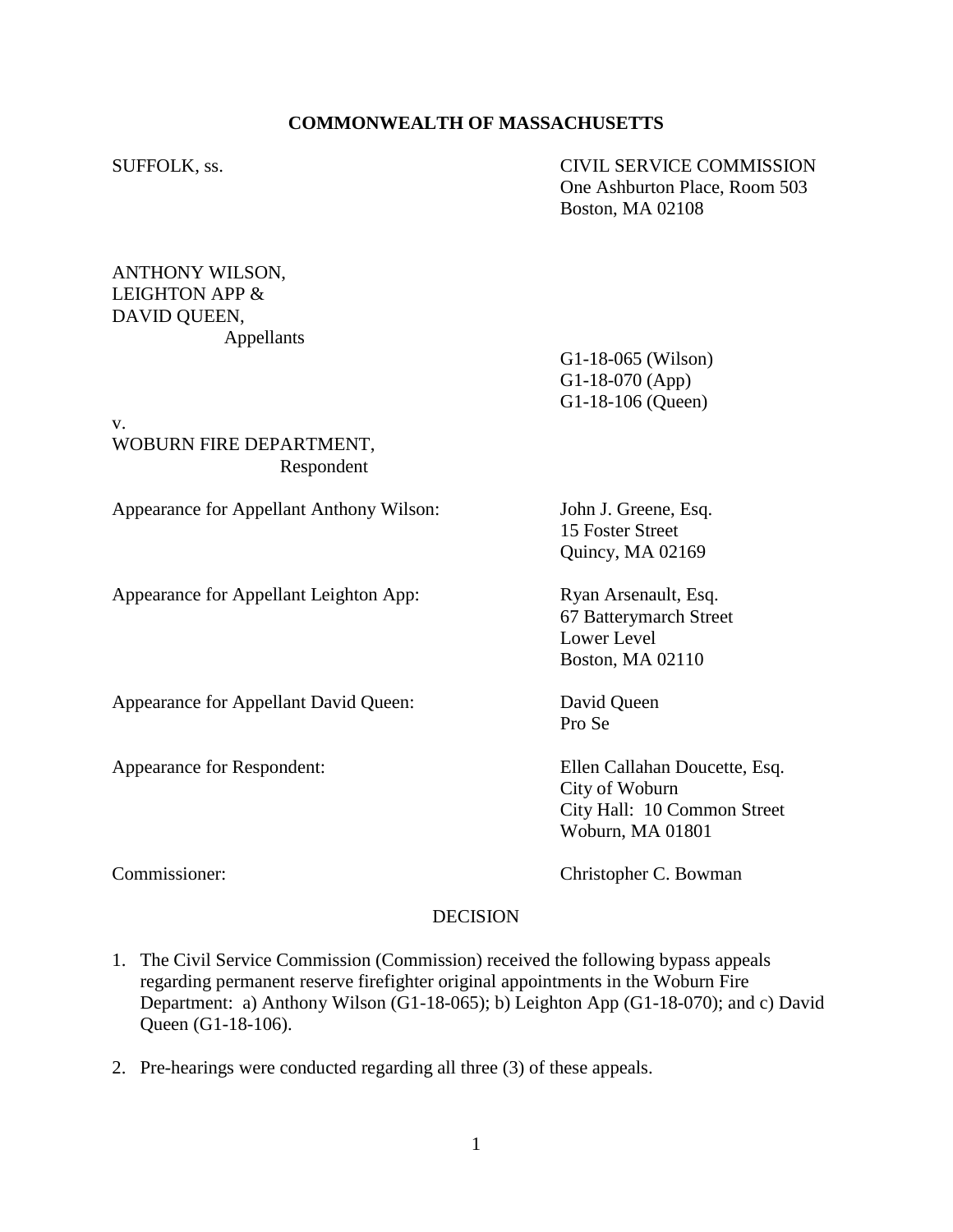- 3. The Respondent acknowledges that the Deputy Fire Chief's Son, who was ranked below all three (3) of the Appellants, was appointed as a permanent reserve firefighter from Certification No. 05171.<sup>1</sup>
- 4. The Respondent acknowledges that the Deputy Fire Chief participated (i.e. asked questions, etc.) in the interviews of the Appellants and other candidates.
- 5. The Respondent acknowledges that the Deputy Fire Chief was present for the interview of his son, but represents that he did not ask any questions.
- 6. The Commission has consistently ruled that, to ensure a fair and impartial appointment process, that when the family member of an employee of the Appointing Authority is a candidate, that employee should not participate, *at all*, in that appointment process. (e.g. Investigation Re: [Braintree Police Department's 2013 / 2014 hiring process,](https://www.mass.gov/files/documents/2016/07/ur/braintree-investigation-021915.pdf) CSC Tracking No. I-14-245 (2015)).
- 7. The Respondent proposed that all three (3) appeals be resolved, without a full hearing, with "traditional 310 Relief" in which the Appellants' names would be placed at the top of the next Certification for reserve firefighter in Woburn until such time as the candidate(s) have been appointed or bypassed.
- 8. The Commission has, under certain circumstances, taken additional steps beyond ordering traditional 310 relief when warranted (e.g. – Investigation Re: [2011 Review and Selection of](https://www.mass.gov/files/documents/2017/12/06/oxford-investigation-093011.pdf)  [Permanent Intermittent Police Officers in the Town of Oxford \(2011\)\)](https://www.mass.gov/files/documents/2017/12/06/oxford-investigation-093011.pdf).
- 9. For all of the above reasons, I used a Procedural Order issued on July 13, 2018, ordering, in part, that the Respondent make a proposal beyond the traditional 310 relief that: a) ensures a prompt, fair and impartial review of the Appellants for the position of permanent reserve firefighter in the Woburn Fire Department; and b) ensures that, going forward, appropriate safeguards are in place to ensure that Fire Department employees have no role in hiring processes involving their family members.
- 10. On August 14, 2018, I held a status conference, which was attended by the Appellants; their counsel; counsel for the Respondent; and the City's Fire Chief.
- 11. On August 28, 2018, the Respondent, consistent with the Procedural Order, provided the Commission with a form of proposed relief which includes: a) an additional review of the Appellants which would be overseen by an outside consultant using panel members from Fire Departments from communities which are distant from Woburn; and b) adoption of a directive in the Woburn Fire Department, which, among other things, which would prohibit Department employees from participating in, in any form, a hiring process in which a family member is candidate.

 $\overline{a}$  $<sup>1</sup>$  I conducted an in camera review of this candidate's application for employment. Nothing in this decision is meant</sup> to state or imply that this candidate is not qualified for appointment.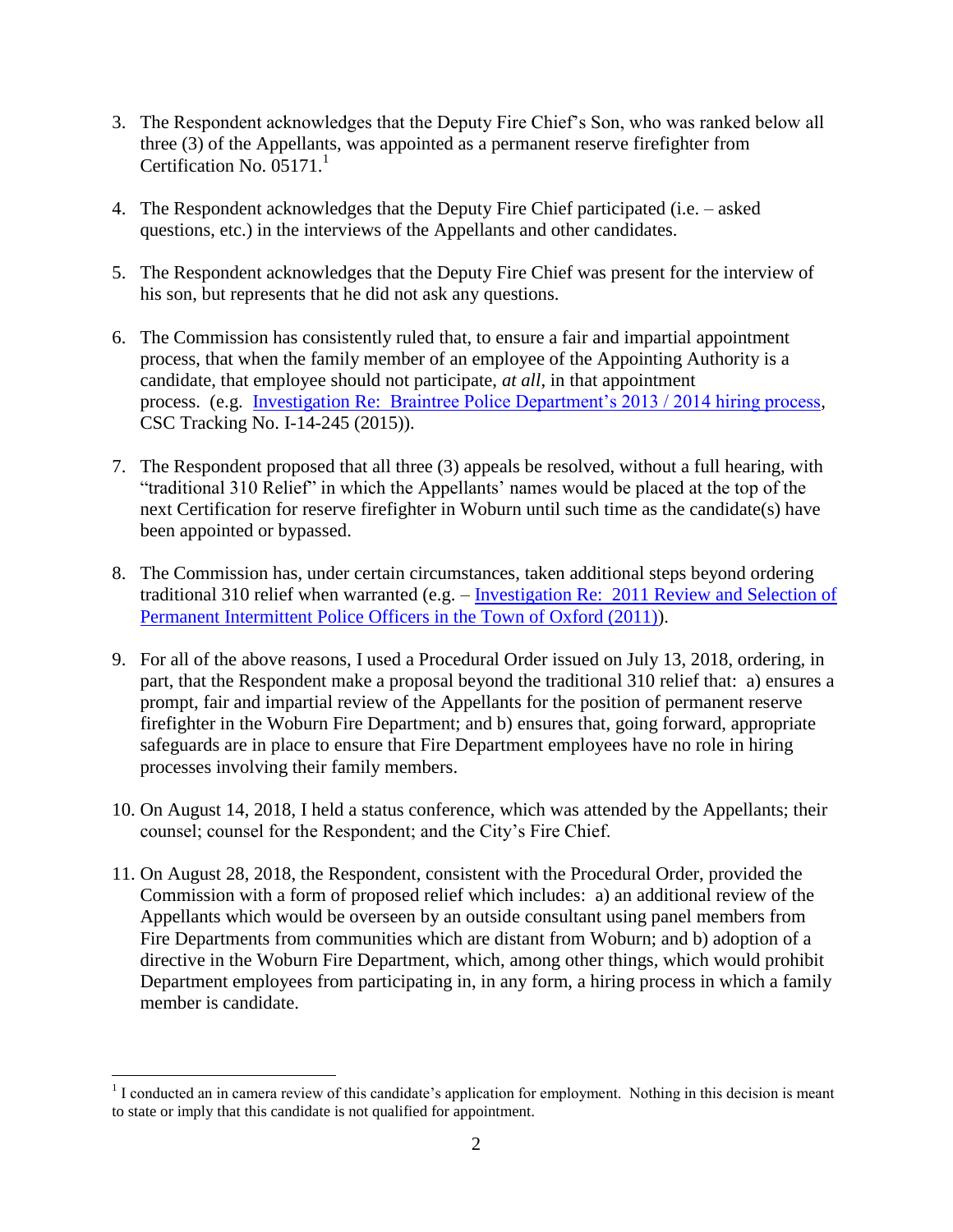After careful review and consideration, the Commission, pursuant to Chapter 310 of the Acts of 1993, hereby orders the following:

- I. For the sole purpose of providing the Appellants with reconsideration for the position of Permanent Reserve Firefighter in the Woburn Fire Department, Certification No. 05171, originally issued by the state's Human Resources Division (HRD) on January 22, 2018, shall be revived.
- II. The Appellants shall be given reconsideration in a manner consistent with the August 28, 2018 proposal submitted by the Woburn Fire Department.
- III. Any conditional offers of employment to the Appellants shall be made before November 1, 2018.
- IV. Should any of the Appellants be appointed as permanent reserve firefighters, they shall be placed on the reserve roster in the same rank as they would have appeared if they had been appointed at the same time as those previously appointed from Certification No. 05171.
- V. Should any of the Appellants not be appointed, they may, within sixty (60) days of notification by the Woburn Fire Department, file to re-open their bypass appeal with the Commission, with no filing fee required.
- VI. The Woburn Fire Department, shall, forthwith, adopt their proposed directive, prohibiting Department employees from participating in hiring processes involving their family members.

SO ORDERED.

Civil Service Commission

*/s/ Christopher Bowman* Christopher C. Bowman Chairman

By vote of the Civil Service Commission (Bowman, Chairman; Camuso, Ittleman, Stein and Tivnan, Commissioners) on September 13, 2018.

Either party may file a motion for reconsideration within ten days of the receipt of this Commission order or decision. Under the pertinent provisions of the Code of Mass. Regulations, 801 CMR 1.01(7)(l), the motion must identify a clerical or mechanical error in this order or decision or a significant factor the Agency or the Presiding Officer may have overlooked in deciding the case. A motion for reconsideration does not toll the statutorily prescribed thirty-day time limit for seeking judicial review of this Commission order or decision.